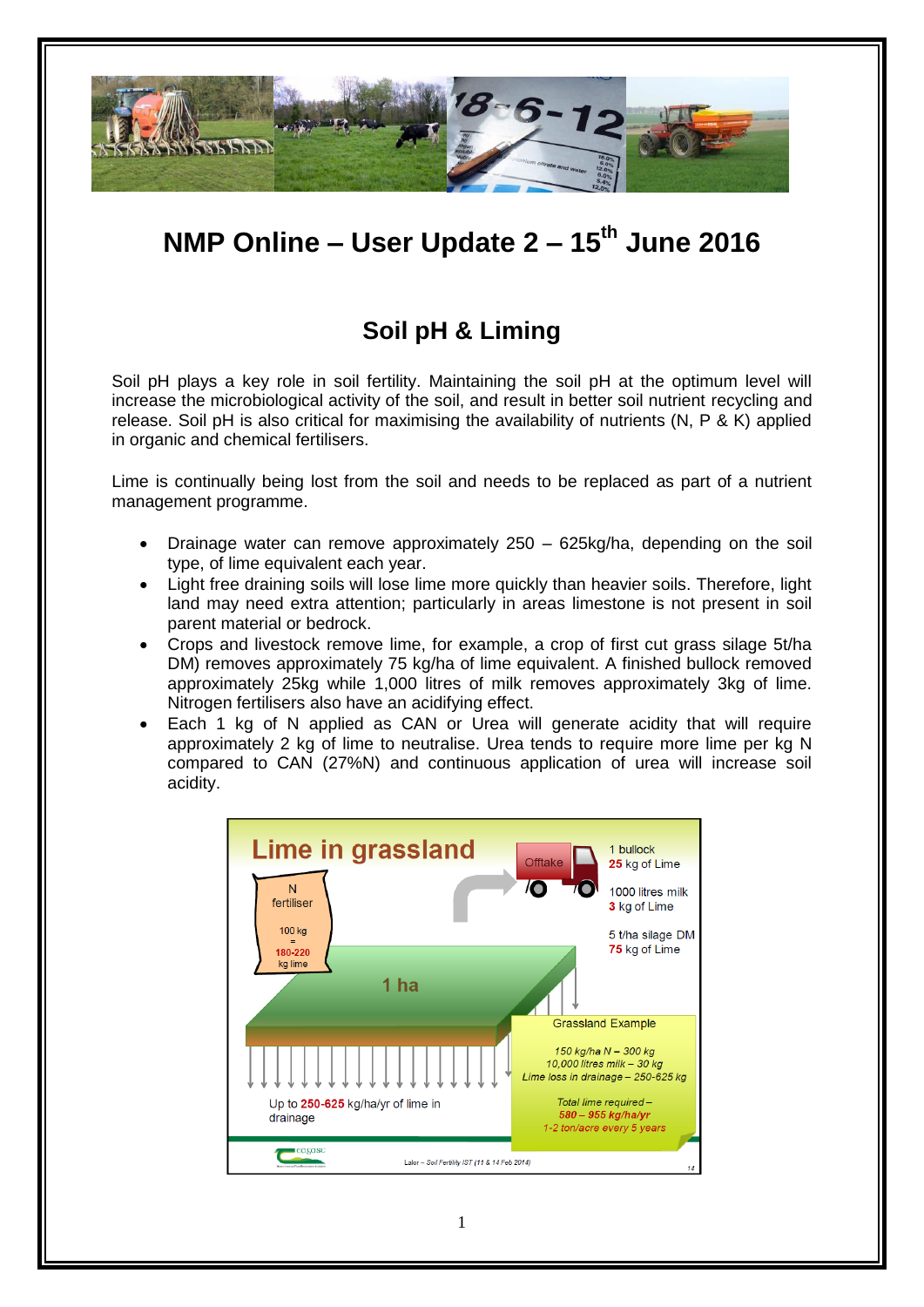#### **Target soil pH for a range of crops**

Soil pH is a measure of soil acidity and lime must be applied on a regular basis to restore a more neutral soil pH which is more favourable for nutrient release and plant growth and development. The target soil pH for a range of crops is shown in Table 1. The aim is to maintain soil pH close to the target level and apply lime as recommended on the soil test report.

*Table 1.* Optimum soil pH for a range of crops

| <b>Crop</b>                        | <b>Optimum pH</b> |
|------------------------------------|-------------------|
| Beet, Beans, Peas and Oilseeds     | 7.0               |
| <b>Cereals and Maize</b>           | 6.5               |
| <b>Grassland</b>                   | 6.3               |
| <b>Grassland (High Molybdenum)</b> | <6.2              |
| <b>Potatoes</b>                    | 6 በ               |

## **Lime Recommendations for Change of Crop**

Maintaining soils within the optimum pH range for the crop grown is essential to soil nutrient availability and utilization of applied fertilisers. Soil test results are good for up to five years and nutrient recommendations are formulated on the basis of meeting crop nutrient requirements during the growing season and building soil fertility status to target soil nutrient levels.

Lime advice that appears on the soil test report is for the crop that is entered initially with the soil sample details. Lime applications are generally applied within a year of taking the soil sample. In the situation where the crop changes (Grass to Barley) from that initially entered it may therefore be necessary to generate new lime advice.

#### **Determining New Crop Lime Requirement**

**Target Soil pH** – This is the pH for optimum crop growth. The lime advice increases the soil pH to the target pH for that crop (see page 28 of Green Book).

**SMP pH** – The SMP pH is the soil buffer pH and is the main determinant of soil lime requirement. To calculate the crops lime requirement a base pH is required for each crop group (see table below). This will differ depending on the crop as shown in the table below. The formula for lime requirement is shown in the yellow box below.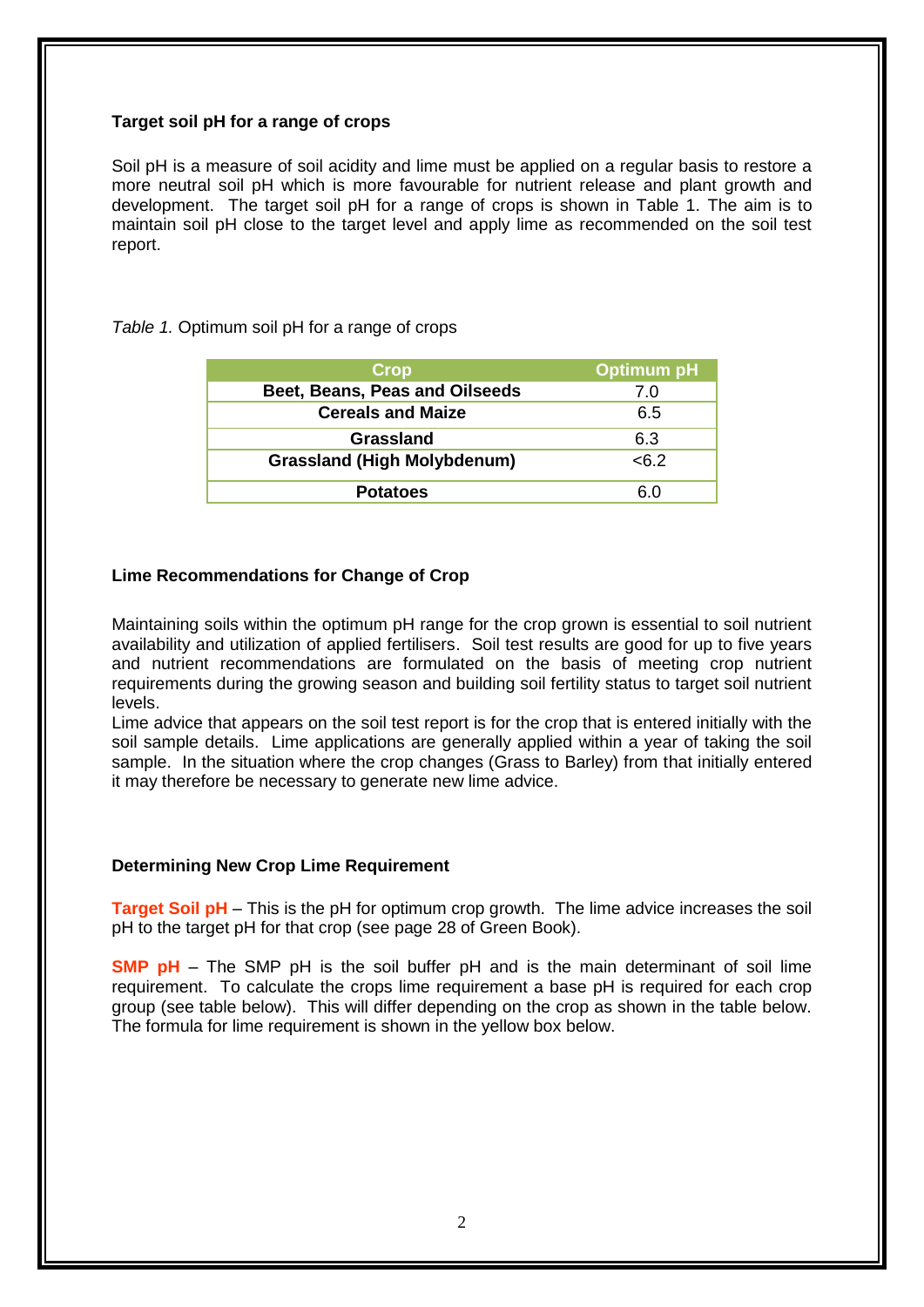| <b>Base Soil pH on Mineral Soils</b> |                 |  |
|--------------------------------------|-----------------|--|
| Crop                                 | <b>Non REPS</b> |  |
| <b>Grass</b>                         | 6.7             |  |
| <b>Cereals / Maize / OSR</b>         | 6.9             |  |
| <b>Beet / Peas / Beans</b>           | 7.1             |  |
| <b>Potatoes / Oats</b>               | 6.2             |  |
| <b>Base Soil pH on Peat Soils</b>    |                 |  |
| Grass                                | 5.7             |  |
| <b>Cereals</b>                       | 5.7             |  |
|                                      |                 |  |

**Lime Requirement = (Base pH – Measured SMP pH) x 12.5** *(round to nearest 0.5 unit)*

For example where a soil sample for a grass crop has a SMP pH 6.3 and lime advice is for this crop is 5t/ha. Where the crop changes to spring barley in the year of cropping and no lime has been applied it will be necessary to calculate a new lime requirement as follows:-

## *6.9 – 6.3 x 12.5 = 7.5t/ha (new lime advice)*

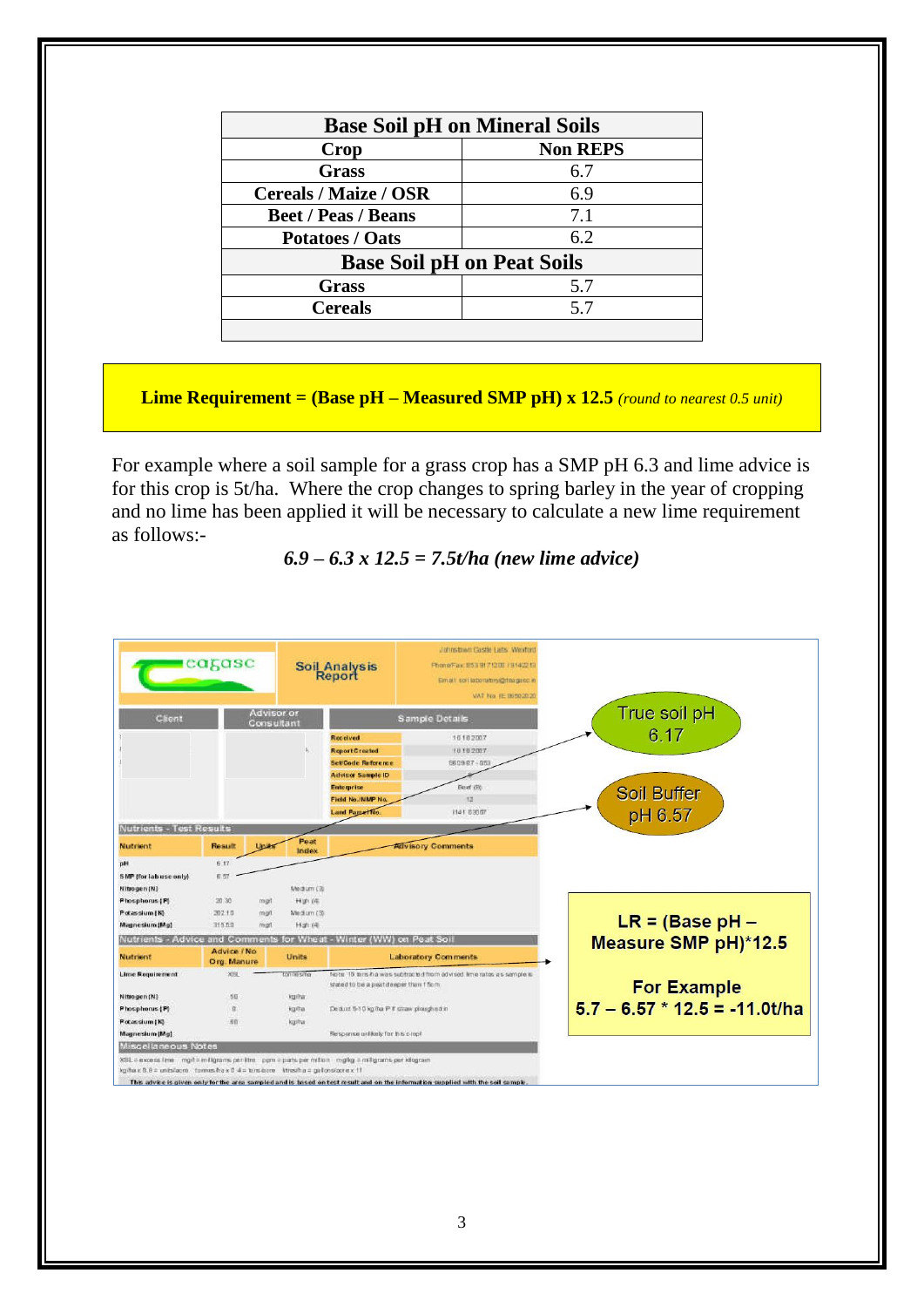#### **Timing of lime application**

Lime can be applied at any convenient time of the year. For lime sensitive crops such as beet, cereals, maize, apply lime 2 years before sowing. If lime has not been applied it should be spread after spring ploughing so that it can react with the soil and be thoroughly mixed with soils during spring cultivations.

For grassland, it is preferable to apply to fields with very little grass cover (silage fields / after grazing), and to avoid grazing or cutting until sufficient rainfall has occurred to wash the lime off the herbage. For silage swards apply lime before mid-March for first cut. Applying lime to heavy covers of grass intended for silage can reduce the silage quality if the lime is not washed off the grass by rain.

## **Over Liming**

When a soil is over limed, some crops may suffer from lack of plant foods such as boron, iron and manganese. Crown Rot, a disease of beet, and Brown Heart, a disease of turnips are caused by boron deficiency. These diseases generally occur on alkaline or over limed soils. Grey speck in cereals is caused by manganese deficiency and this is brought on by too much lime. In practice, over liming is more likely to be caused by uneven spreading than by applying too much per hectare.

Freshly applied lime may increase the amount of Common Scab on potatoes and this is a serious blemish in potatoes. It is a good practice to lime the soil after harvesting the potatoes. Where a good rotation is followed, at least five years will have elapsed before the next potato crop.

## **Types of Liming Materials**

Limestone rock is formed from the compressed skeletons of dead marine creatures. Limestone rock is a rich source of calcium and soils formed from such rocks contain plenty of lime. In Ireland, our main source of lime is from limestone quarries. Here, the rock is ground to a fine material suitable for spreading on the land

- Ca CO3 Ground Limestone (Calcium + Carbon + Oxygen)
- Ca O Burnt Lime or Quicklime (Calcium + Oxygen)
- Ca(OH)2 Slaked lime (Calcium + Oxygen + Hydrogen)
- Magnesium Limestone A mixture of CaCO3 and Mg CO3 (Calcium+Carbon+Oxygen+Magnesium)

Calcium limestone is the most common form of ground limestone available. Magnesium limestone (also called dolomitic limestone) can also be used, and are recommended where soil test magnesium levels are less than 50 mg/L (Index 2).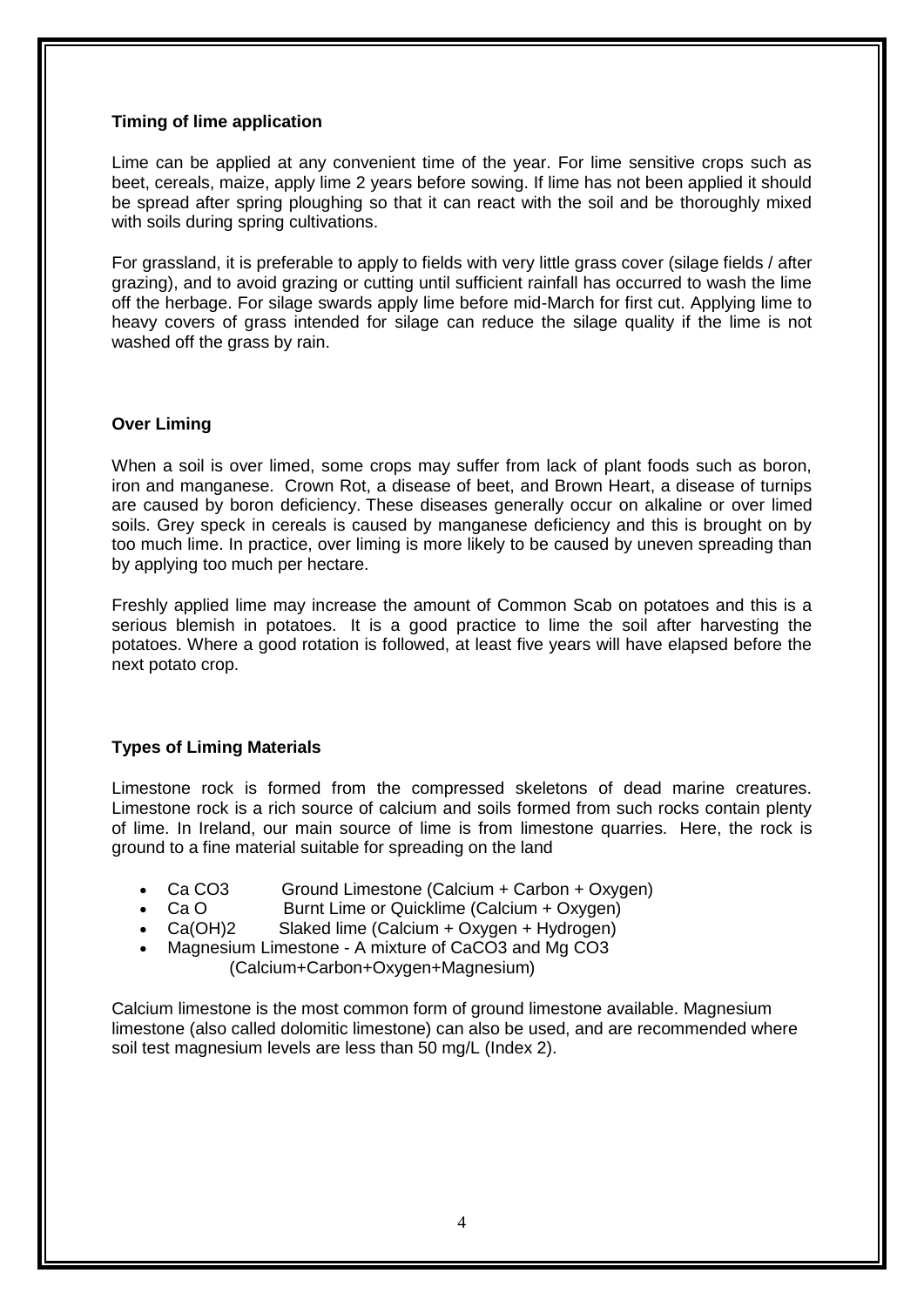#### **Lime Quality**

#### **Ground Limestone**

Ground limestone can range from dust up to particles of 3.35 mm in diameter. Limestone needs to dissolve in the soil before it can be fully utilised and this process can take up to two years for the large particles to break down and adjust soil pH. Smaller limestone particles (<0.15mm) are available much more rapidly and will react with the soil and raise pH much faster than coarse materials.

#### **Lime Standards as per DAFM Specification (SI 248)**

- 1. Product must have a Total Neutralising Value (TNV) of not less than 90 per cent
- 2. The entire product must pass through a 3.35 mm sieve.
- 3. Not less than 35% must pass through a 0.15 mm sieve
- 4. The moisture content must be less than 3.0%

## **Granulated Lime**

Lime which is ground much more finely (< 0.1mm) than ground limestone and then formed into granules is known as granulated lime.

Granulated lime is spread at a rate of 1:1, Ground Limestone to Granulated Limestone. For example, If you require 3 tonnes/acre of ground limestone, therefore this is equivalent to 3 ton of granulated lime . This makes the application of granulated lime cost prohibitive where high rates are required. Granulated lime is best applied as a maintenance type product where soil pH has been corrected to the target pH with ground limestone.

## **Liming grassland soils**

Soils maintained close to the target pH will have benefits of increased grass yields (up to 2t DM/ha/year); more efficient utilisation of applied fertilisers and manures; and better persistence of more productive species in the sward such as perennial ryegrass and clover. Limed soils also tend to release more N from the soil organic matter. Increases in N release of 80 kg/ha/yr of N. This would be worth approximately €80/ha at current fertiliser N prices.

The optimum soil pH for grassland is at or above 6.3. To achieve this, Teagasc advice sets the target pH for grassland at 6.5. This allows for the slow pH changes that occur after liming and the gradual loss of lime after the target is reached. It assumes that the period between lime applications is not long. Short-term leys should be limed to the required level of the most sensitive crop in the rotation.

Liming of grassland should be done at least every 5 years. For reseeding pastures, best results are achieved by spreading lime at the time of reseeding, when the lime can be well worked into the soil (Top 7.5 to 10cm).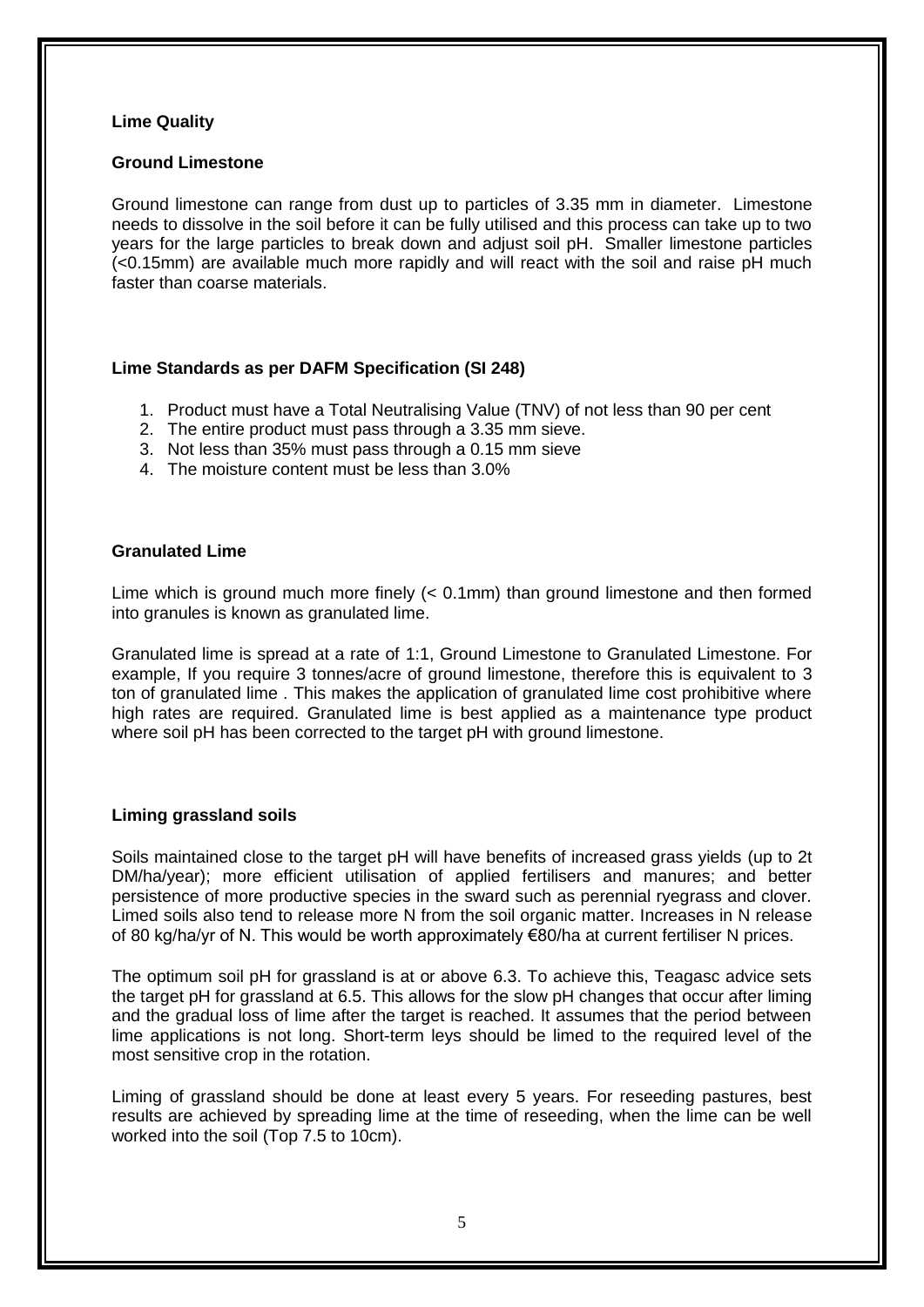Surface acidity often occurs in the top 50 mm in grassland soil due to high rainfall and heavy usage of nitrogenous fertilisers; this reduces the availability of fertiliser N, P & K. For this reason it is better to have frequent small applications of lime rather than one large application. Keeping the pH above 6.0 in grassland improves N recycling and reduces total N requirements.

Very acid land should be limed immediately. There is no best time to apply lime, provided it is spread evenly on the surface of the soil. Thus, ground limestone can be spread at any time and pasture fields can be limed in rotation. Grass can be grazed as soon as the lime has been washed off the leaves by rain. If the lime advice for grassland exceeds 7.5 t/ha; initially only this amount should be applied, and the remainder applied after two years.

## **High Mo Soils & Liming**

In grassland soils that are high in molybdenum (Mo), it is important not to raise the pH above about 6.2, as increasing the pH above this level increases the availability of Mo and this in turn induces copper (Cu) deficiency in animals by reducing Cu absorption. High Mo soils often occur on carboniferous black shales and calp limestone.. Therefore, lime application rates on such land should be reduced up to 5 t/ha, depending on soil pH.

| 3.) Soil pH, Lime & Molybdenum                                                                                                                                                                                                                                 |
|----------------------------------------------------------------------------------------------------------------------------------------------------------------------------------------------------------------------------------------------------------------|
| Molybdenum (Mo)<br>Combines with Sulphur in rumen to lock up Copper<br>McGrath et al 2008                                                                                                                                                                      |
| MOLYBDENUM<br>Soil Mo availability increases with soil pH (>6.2)<br>Areas where elevated<br>ralues have been<br>found (1998)<br>Avoid over-liming                                                                                                              |
| More Likely if:<br>Poor drainage (or wet weather)<br>Species: Clover > Yorkshire fog > Meadow grass > Fescue > Timothy<br>Low Nitrogen inputs<br>(Higher N $\rightarrow$ higher yields $\rightarrow$ Dilution of Mo in herbage + less clover)<br>$\mathcal{D}$ |
| Reduction of 5 t/ha in Lime rate is precautionary                                                                                                                                                                                                              |
| Use experience - e.g. previous Cu problems                                                                                                                                                                                                                     |
| Lime on a Rotational basis (reduce risk of Cu deficiency)                                                                                                                                                                                                      |
| :axasc<br>Lalor - Soil Fertility IST (11 & 14 Feb 2014)<br>37                                                                                                                                                                                                  |
|                                                                                                                                                                                                                                                                |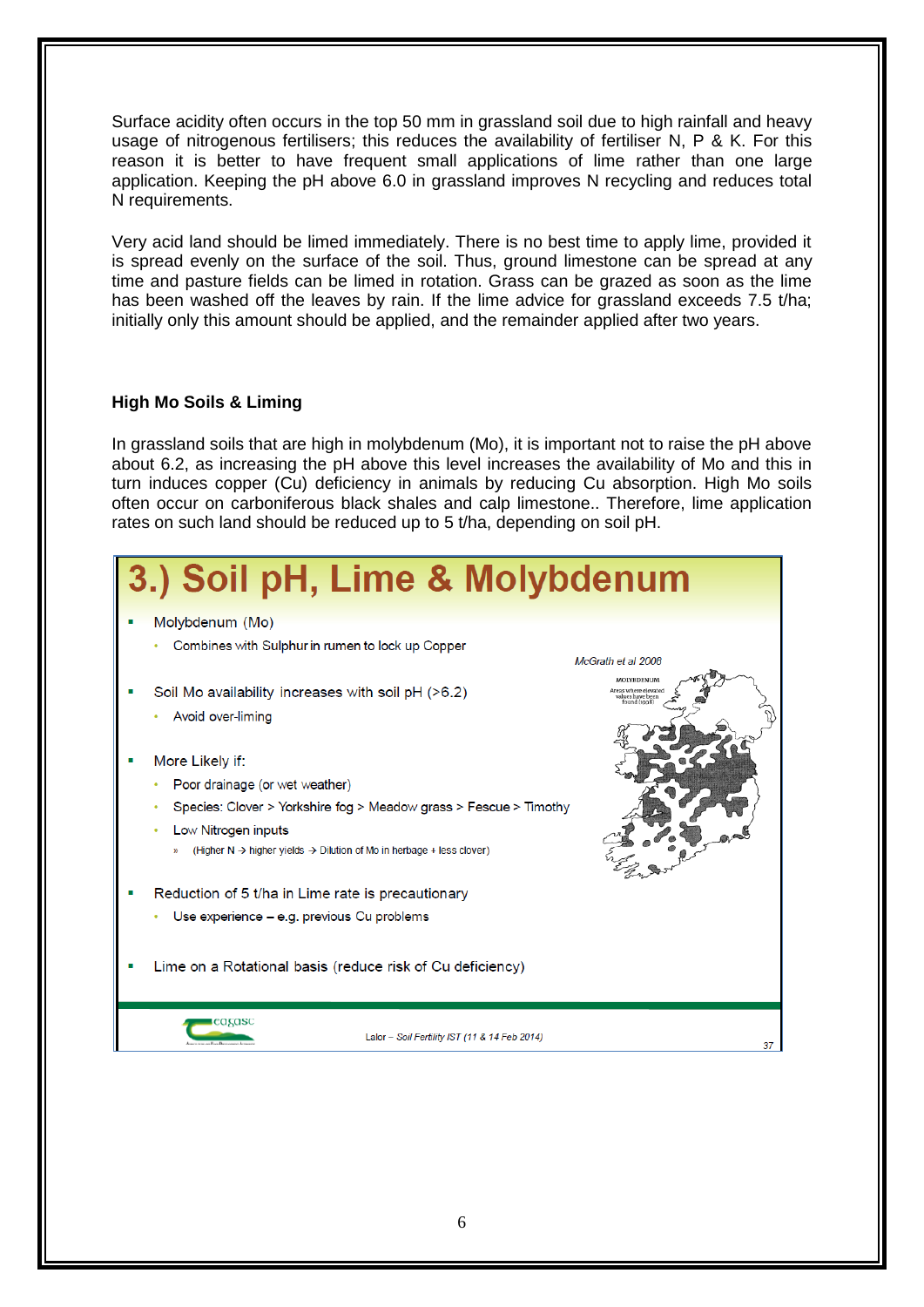#### **Poaching & Liming**

Lime breaks down the tough sod of old pastures on very heavy wet soils giving rise to a greater risk of poaching. A 'little and often' approach to liming should be used in such cases. On these soils don't exceed 5t/ha in a single application and apply reminder of recommended lime in 2 years' time.

#### **Liming Tillage Soils**

Where high levels are advised for tillage, half should be applied pre-ploughing and the remainder post-ploughing and then worked in. As lime takes up to two years to have its full neutralising effect on soil acidity, it should be applied well before sowing for acid sensitive crops such as beet. However, if a crop is failing due to acidity it is often worthwhile applying a lime top-dressing of 7.5 t/ha where soil and crop conditions permit application. Alternatively, the application of granulated lime at a rate of 3:1 based on lime advice per soil test report . Lime should not be applied within two years preceding a potato crop because it can increase the risk of common scab. At least 4 years should intervene between liming and sowing a seed potato crop.

Although potatoes can grow very well below pH 6.0 it is necessary to maintain the soil at a pH suitable for the rotation. The pH levels to aim for in mineral soils are pH 6.5 for most cereals and pH 7.0 for beet, beans and peas.

Lime can take two or more years for full reaction with soil, and therefore it needs to be applied in good time. Where it is intended to plough pasture fields for tillage, they should be limed about one and a half years before cultivation or immediately after ploughing and worked into the soil. Lime should be applied two years before planting lime demanding crops such as sugar beet, peas, beans, and also wheat or barley.

Where lime has not already been applied, it should be spread after ploughing so that it can react with the soil and can be thoroughly mixed with the soil during cultivation. Where lime is spread to prevent finger and toe in brassicas, it should be spread at least twelve months before sowing the crop.

#### **Over Liming**

Over-liming can cause problems mainly in the form of induced micronutrient deficiencies e.g. of managanese (Mn) in sugar beet and oats, boron (B) in root crops, iron (Fe) in fruit plantations, and molybdenum (Mo) induced copper (Cu) deficiency in animals. Too much lime can also prevent plant roots from taking up potassium (K) and other nutrients from the soil. It can also decrease magnesium (Mg) availability.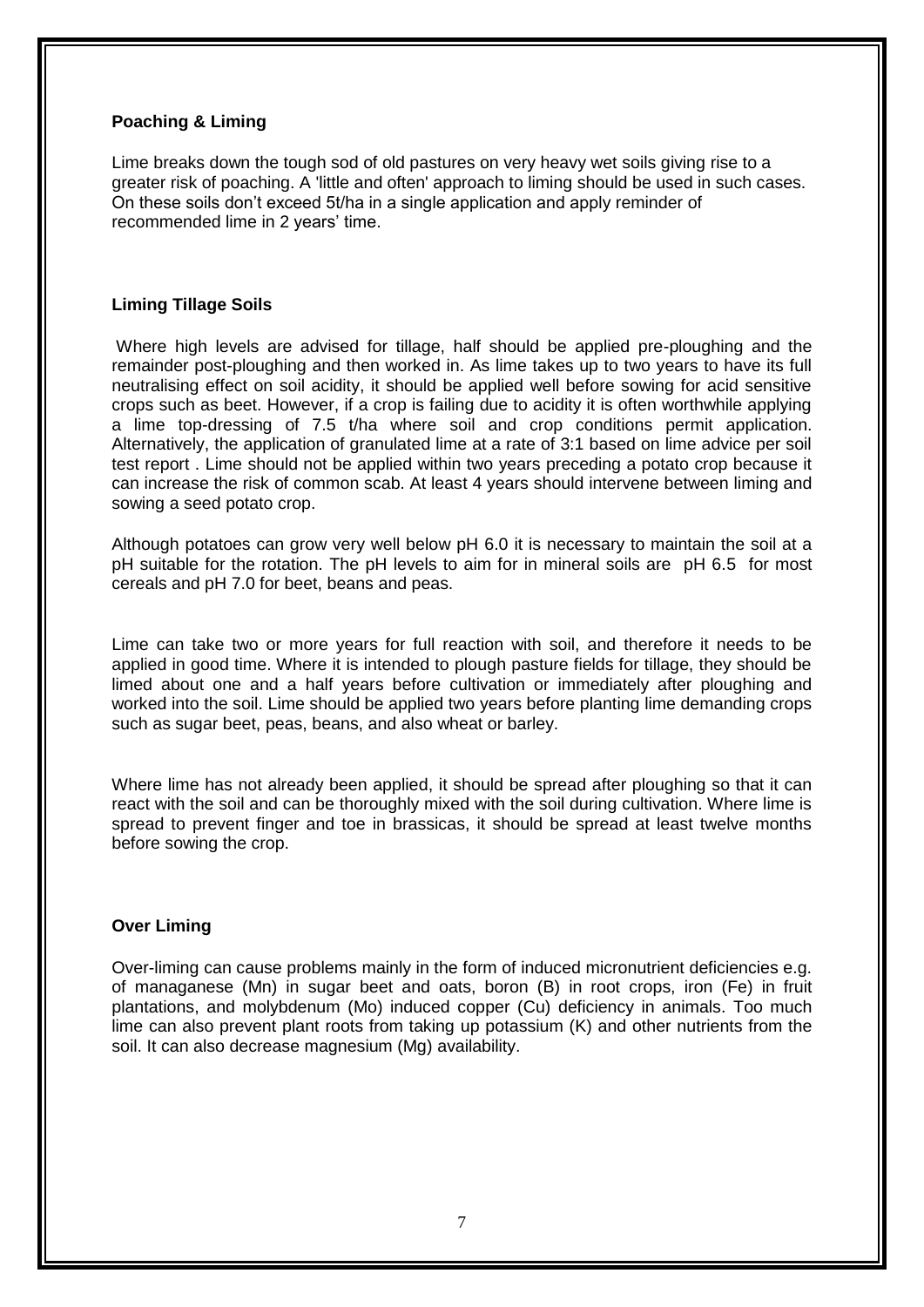## **Commonly Asked Questions about Lime:**

## **Q. How long between spreading lime and closing for grass silage?**

A. Leave a minimum of 3 months.

## **Q. How long between spreading lime and slurry or Urea?**

A. Leave a minimum of 3 months

## **Q. How long between spreading slurry or Urea and Lime?**

A. Leave a minimum of 1 week.

## **Q. What effect will lime have on soil P levels on acidic soils (pH 5.0 to 6.0)?**

A. Liming acidic soils will increase the availability of P for plant uptake.

## **Q. How do I determine the quantity of lime required to correct soil pH?**

A. A recent soil report will show the rate of lime required depending on the soil type, soil pH and crop type.

## **Q. How long will it take lime to work?**

A. The fine ground limestone (35%) will work relatively fast, and the course lime particles will react more slowly and help maintain soil pH for a number of years.

## **Q. What is the maximum rate of lime in a single application?**

A. Apply a maximum of 7.5t/ha (3.0t/ac). Where more lime is recommended apply 50% now and the balance after 2 years.

## **Q. Can slurry and lime be applied at the same time?**

A. Firstly, applied lime can increase the loss of N to the air after slurry application. Where slurry applied (before liming) leave an interval of one week before spreading lime. If lime has been applied avoid slurry application for a minimum of 3 months to reduce N losses from slurry.

## **Q. How long should one leave between spreading 10-10-20 or CAN and lime?**

A. There is no need to leave a gap with CAN or N P K compounds.

## **Q. What is the target pH for grassland where my land is in a high molybdenum (Mo) area?**

A. Maintain a soil pH 6.2 on these soils. Alternatively apply lime as recommended and treat animals with copper supplementation.